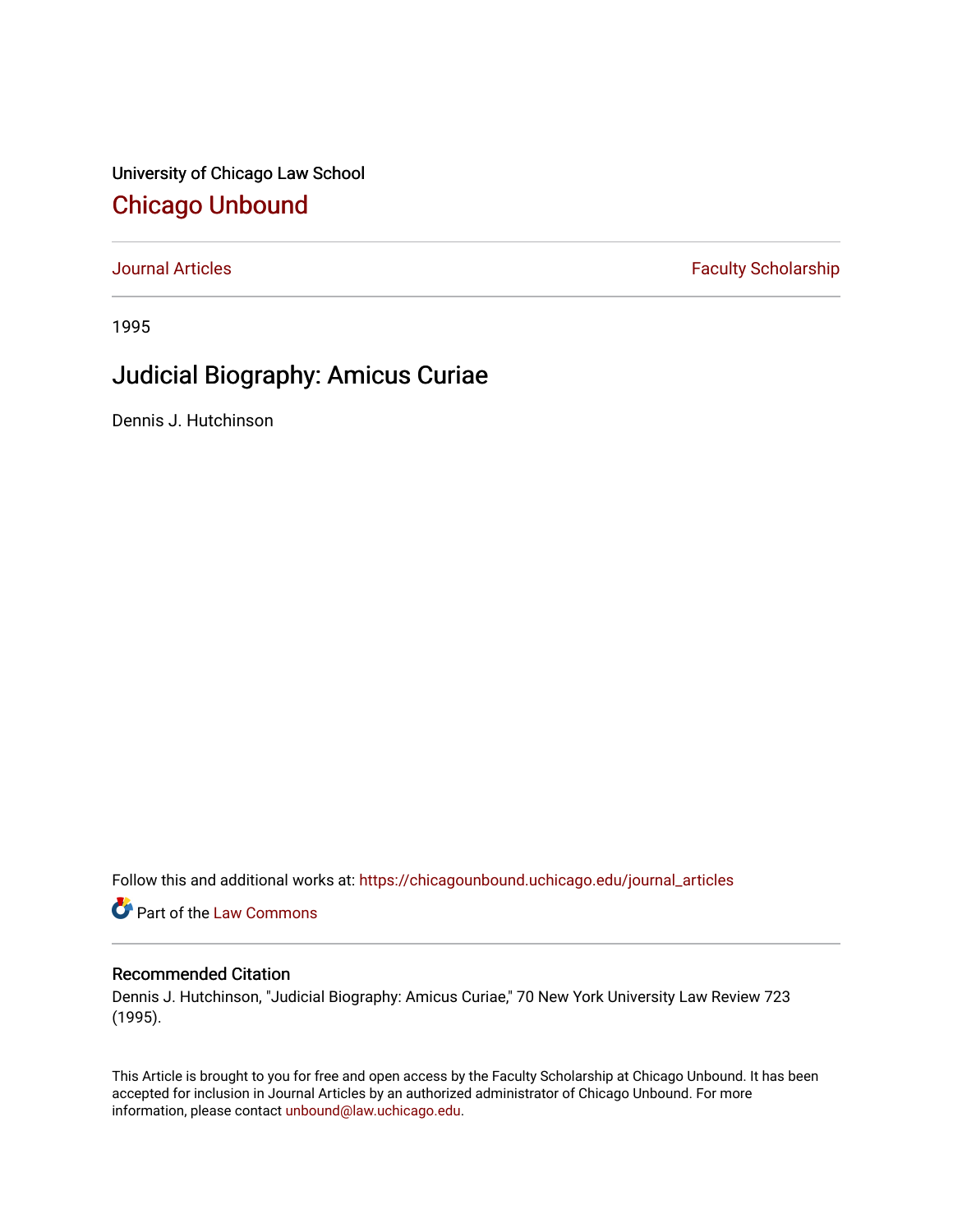# *COMMENTARY*

### JUDICIAL BIOGRAPHY: AMICUS CURIAE

#### DENNS **J.** HUTCHINSON\*

When Sir Robert Skidelsky coined the term "contracted"' biography, he had in mind the agreements, explicit or implicit, that scholars make with their subjects or with the patrons who facilitate their work. The transaction cost, of course, is the truth-at least in part. In return for access to correspondence and working papers, the biographer agrees not to pursue dark corners of the subject's private world—infidelity, domestic violence, alcohol, the batty aunt who lives in the basement. On balance, it must seem a small price to most scholars. After all, the work is central to the study, and the archives illuminate the work; so what if a few colorful, and usually unattractive, details are quietly omitted? The problem is that biographical contracts are usually executory: Unlike the prisoner exchanges in spy novels, there is no clean hand-off--all the papers in return for redacted truth-between author and patron. Subjects and families maintain their control over archives and their access for extended periods of time. Grace and favor become rewards for sustaining discretion and restricting field of vision. If Olwyn Hughes and the Sylvia Plath Estate continue to be the extreme case of archival control,<sup>2</sup> the unrestricted Thurgood Marshall Papers, at the other extreme, are not yet the common judicial model.

Gerald Gunther was lucky; his subject was dead and the family apparently had no desire to micromanage his work. That is not to say that the risks foreseen by Lord Skidelsky do not exist even in those luxurious circumstances. The dangers are more subtle and perhaps to some degree subconscious. "An 'authorized' or 'official' biographer tends to become an 'admiring biographer,'" 3 so much so that the

723

<sup>\*</sup> Associate Professor in the University and Senior Lecturer in Law, University of Chicago. Editor, the *Supreme Court Review.* A.B., 1969, Bowdoin College; M.A., 1977, Oxford University, LL.M., 1974, University of Texas at Austin.

**<sup>1</sup>** See Robert Skidelsky, Anthony Eden, in Interests and Obsessions 333, 335 (1993) (discussing biographer Robert Rhodes James's method of obtaining private information while only publishing some of it in his biography of Anthony Eden).

**<sup>2</sup>**See Janet Malcolm, The Silent Woman: Sylvia Plath & Ted Hughes 171-83 (1994) (discussing life of Sylvia Plath and process of researching that life).

**<sup>3</sup>** Philip B. Kurland, Book Review, 70 Harv. L. Rev. 1318, 1318 (1957) (reviewing Alpheus T. Mason, Harlan Fiske Stone: Pillar of the Law (1956)).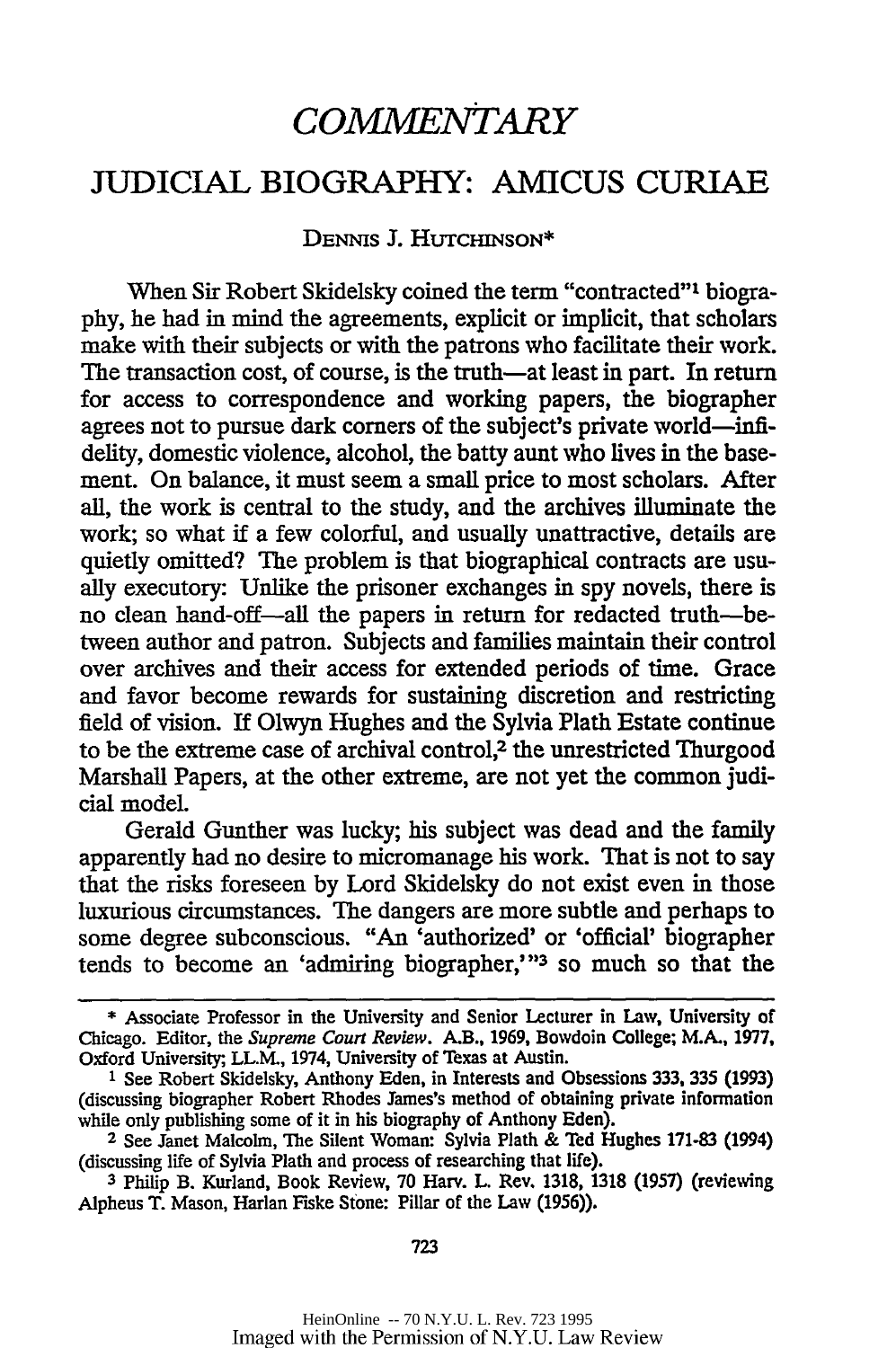author identifies with the subject and "the reader gets a somewhat idealized picture of the Justice: not an objective portrait, but rather the man as he saw himself."<sup>4</sup> The judge, of course, may be duplicitous in the transaction-even from beyond the grave. There are numerous instances of self-serving artifacts being created by judges more with an eye to future historians than to the pressure of the moment-Stone, Frankfurter, and Douglas are notorious examples. The well-known but as yet unscrutinized "case histories" prepared annually in Justice Brennan's chambers may, or may not, be the epitome of the genre. The Justice's law clerks, who created the chronicles at the end of each term, were hardly in a position to be detached or omniscient, yet I suspect their work product may eventually be seen, especially by the sympathetic, as authoritative.

Gunther now regrets the price of candor in admitting that he was writing about his "idol," but at least he sailed under honest colors from the starting line.5 Too many judicial biographies are little more than admiring portraits-warts air-brushed away, but carrying the aura of complete authenticity provided by detailed citations to letters, memoranda, drafts, and other nonpublic artifacts. Judicial biography has always tended to be what the British call a "friendly match." How many judges end up in the author's cross-hairs, other than Felix Frankfurter (everybody's favorite whipping boy), and Abe Fortas (the stock tragic figure)? For the most part, even after Alpheus Mason's life of Harlan Fiske Stone<sup>6</sup> pierced the mystery of the velour curtain, judicial biography still reads like Lives of the Saints-respectful, conservative, uncritical, and oriented toward explicating the Great Man's Thought, with special attention to its origins and internal consistency.

The question is not whether the Lives of the Judges have been contracted but why. Beyond natural affinity or the irresistible temptation of a partially cooked archive, why do American judicial lives continue to read more like densely documented campaign biographies than scholarly analyses? Despite the welter of judicial biographies since World War II, there is no Lytton Strachey for the American bench. Irony and detachment are foreign to the chronicles, and too often the pieties of the last generation are burnished rather than debunked. What we have is respectful demystification, something a step or two beyond Paul Freund's hesitant defense of the enterprise forty years ago: "What was done for the inner mysteries of the poetic

<sup>4</sup> Id. at 1321.

**<sup>5</sup>**See Gerald Gunther, "Contracted" Biographies and Other Obstacles to "Truth," 70 N.Y.U. L. Rev. 697, 706 (1995); see also Gerald Gunther, Learned Hand: The Man and the Judge, at xviii (1993) [hereinafter Gunther, Learned Hand].

**<sup>6</sup>**Mason, supra note 3.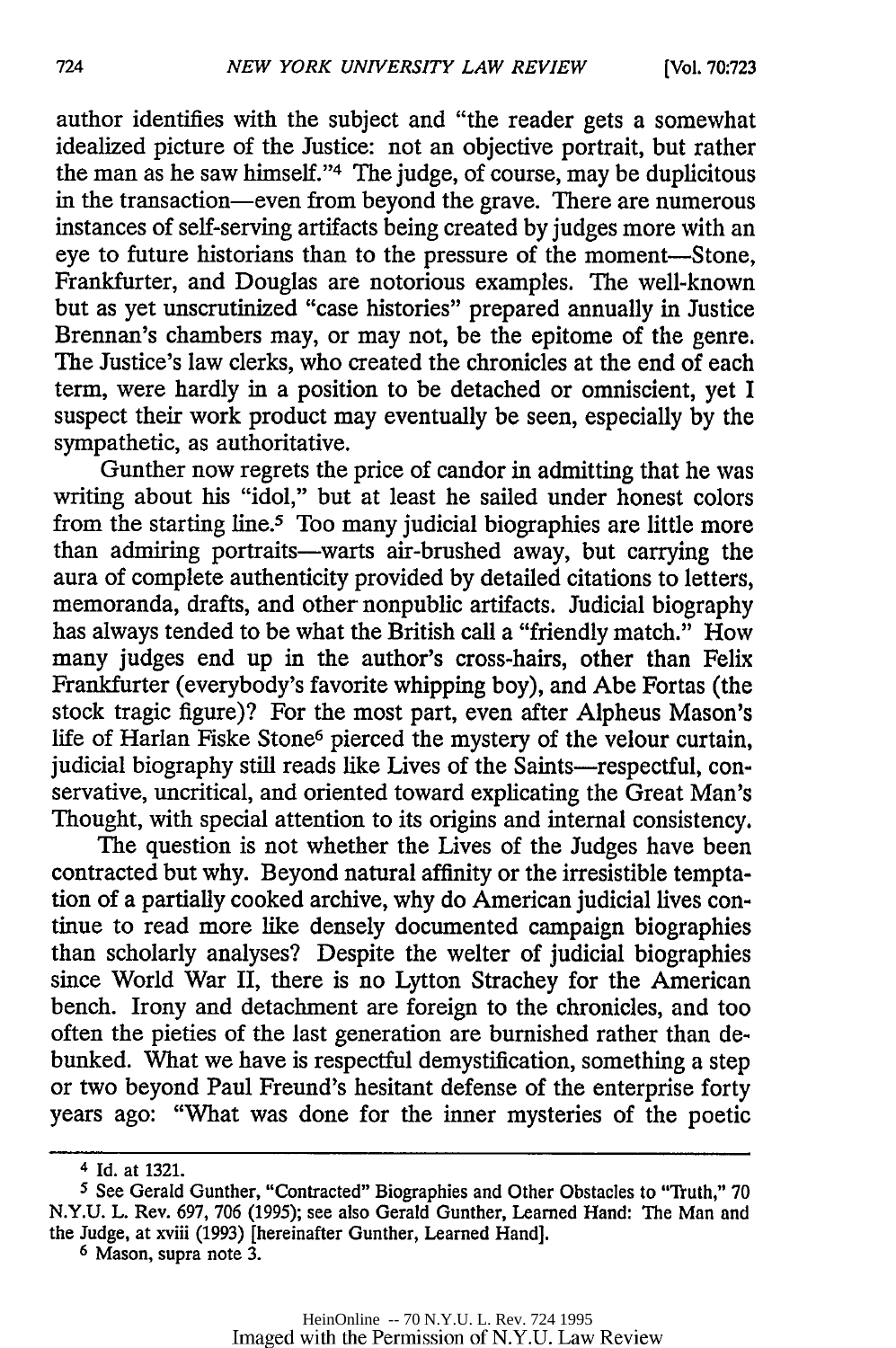process in John Livingston Lowes's *The Road to Xanadu* surely deserves to be emulated in approaching the arcana of the judicial process .... **,"7**

Whether Freund was speaking from studied detachment or hiding his own colors is unfortunately open to question, because the anticipated capstone of his career—The Oliver Wendell Holmes Devise His*tory of the Supreme Court of the United States* volume on the Hughes Court-was unfinished at his death. What is clear, however, is that judicial biography presents perils beyond those suggested by Lord Skidelsky for biography in general. Modern judicial biographers, especially law professors, tend to use their subjects to presentist purposes, avowed or not. One might call the impulse "instrumental," but the label is simply a trendy way of making the same point. The three most recent judicial biographies-Gunther's *Hand,8* Jeffries's *Powell,9* and Newman's *Black'0-all* manifest the problem in different ways.

Newman's *Black,* despite its density and wealth of detail, is the least substantial and the least theoretically evolved. As I detail elsewhere $11$  the book is not an admiring but an adoring work, in which Black's enemies are the author's enemies and Black's friends, literally and figuratively, are the author's friends. Black's "greatness" is established by testimony and epithet. At bottom, Black's jurisprudence is portrayed as courageous and consistent, themes open to debate but resolved happily in the end (although without a hearing).

Jeffries's *Powell* is an admiring work of rehabilitation. Justice Powell, who succeeded Black on the Court, was a man of both strong private impulses and (largely) measured public rectitude, a combination that allowed him to occupy a pivotal position on the Supreme Court for much of his sixteen-year tenure. Powell came to the Court with a Good Housekeeping seal of approval, in the form of a hopeful essay by Professor Gunther,<sup>12</sup> but his reputation plummeted almost as soon as he retired.<sup>13</sup> The biography selectively sketches Justice Powell's thinking and attempts to establish his probity and wisdom.

**<sup>7</sup>**Paul A. Freund, Introduction to Alexander M. Bickel, Tbe Unpublished Opinions of Mr. Justice Brandeis, at xv, xvi (Univ. of Chicago Press 1967) (1957).

**<sup>8</sup>** Gunther, Learned Hand, supra note 5.

**<sup>9</sup>** John C. Jeffries, Jr., Justice Lewis F. Powell: A Biography (1994).

**<sup>10</sup>**Roger K. Newman, Hugo Black: A Biography (1994).

**<sup>11</sup>**See Dennis J. Hutchinson, Hugo Black Among Friends, 93 Mich. L Rev. **1885,1885-** 86 (1995) (reviewing Newman, supra note 10).

**<sup>12</sup>**See Gerald Gunther, In Search of Judicial Quality on a Changing Court: The Case of Justice Powell, 24 Stan. L. Rev. 1001 (1972) (analyzing Justice Powell's first term on Supreme Court).

**<sup>13</sup>**See, e.g., Paul W. Kahn, The Court, the Community and the Judicial Balance: The Jurisprudence of Justice Powell, 97 Yale L.J. 1 (1987) (arguing that Justice Powell took inappropriate balancing approach to judicial review).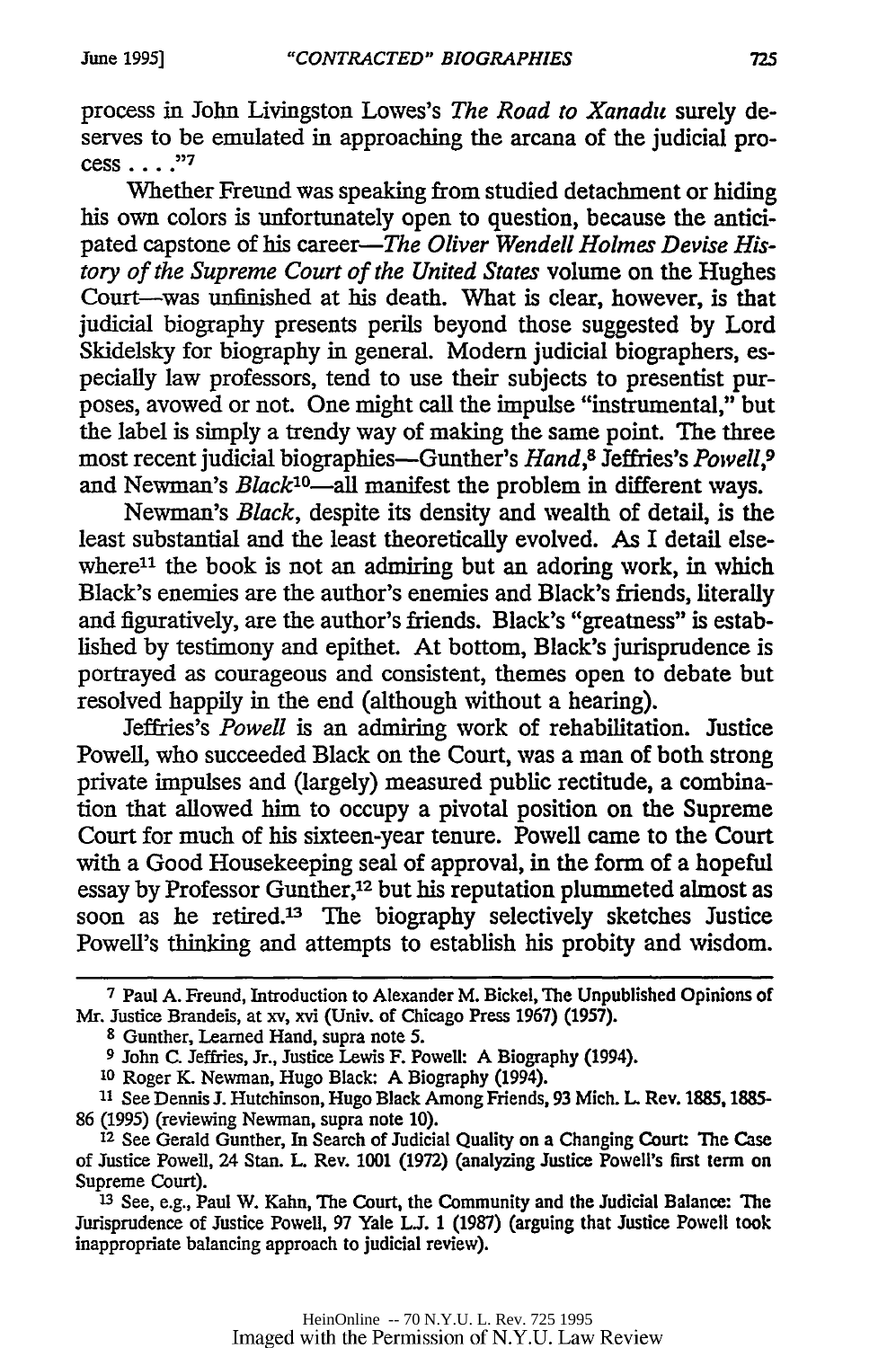The charm of the exercise sours when Jeffries turns to those cases where the conventional wisdom has condemned the Justice over time: *Bowers v. Hardwick14* and *McCleskey v. Kemp <sup>15</sup>*were "mistakes," and Powell now confesses error.<sup>16</sup> Jeffries has defended Powell's recantation of his votes in these cases as evidence of "growth."<sup>17</sup> One suspects that to Michael Hardwick and Warren McCleskey, Powell's repentance is cold comfort.

John Jeffries served as a law clerk to Justice Powell more than two decades ago and his affection for his ex-boss is at once becoming and unsettling. As Grant Gilmore said in the *festschrift* for a retiring colleague entitled "The Truth About Addison Mueller," "[n]ot the whole truth, of course—we reserve that for our enemies."<sup>18</sup> Powell's performance on the Court is open to charges of opportunism and unrelieved anxiety over how historians would judge his brief tenure. Indeed, he feared at the outset of his tenure that he was too old to serve long enough to make his mark. His belated recantations on the death penalty and homosexual rights suggest a final appeal to posterity by one no longer judging but judged. Yet the authorized biography does not explore such disquieting themes.

Learned Hand never sat on the Supreme Court, much to his private frustration and the public regret of many legal academics-at least at the height of his powers. Hand was universally regarded as a great judge, but the dominant theme of Professor Gunther's work is Hand the Constitutionalist, both in his own time and even for today. Judge Posner has delicately chided the work (as "off-center"), 19 but a 680-page treatment that wholly omits *United States v. Carroll Towing*<sup>20</sup> and *The T.J. Hooper*<sup>21</sup> is not only skewed but fails to allow the

**<sup>17</sup>**See John C. Jeffries, Jr., A Change of Mind That Came Too Late, N.Y. Times, June 23, 1994, at A23 (describing Justice Powell's reconsideration of his vote in *McCleskey* as "a reasoned interpretation of experience").

**<sup>18</sup>**Grant Gilmore, The Truth About Addison Mueller, 22 UCLA L. Rev. 1013, 1013 (1975).

**<sup>19</sup>**Richard A. Posner, The Learned Hand Biography and the Question of Judicial Greatness, 104 Yale **L.J.** 511, 512 (1994) (book review).

20 159 F.2d 169, 173 (2d Cir. 1947) (balancing costs and benefits in mathematical formula as test for negligence).

21 60 F.2d 737, 739-40 (2d Cir.) (finding liability where boats were not equipped with two-way radios despite industry norms to the contrary), cert. denied, 287 U.S. 662 (1932).

<sup>14 478</sup> **U.S.** 186, 197 (1986) (5-4 decision) (Powell, J., concurring) (voting to uphold Georgia statute criminalizing sodomy because it did not violate fundamental rights of homosexuals under either Fifth or Fourteenth Amendments).

**<sup>15</sup>** 481 U.S. 279, 312-13 (1987) (5-4 decision) (dismissing "apparent disparities in sentencing"--racial disparities-as "inevitable part[s] of our criminal justice system" and upholding appellant's death sentence).

**<sup>16</sup>**See Jeffries, supra note 9, at 451-54, 530 (discussing Justice Powell's second thoughts about his votes in *McCleskey* and *Hardwick).*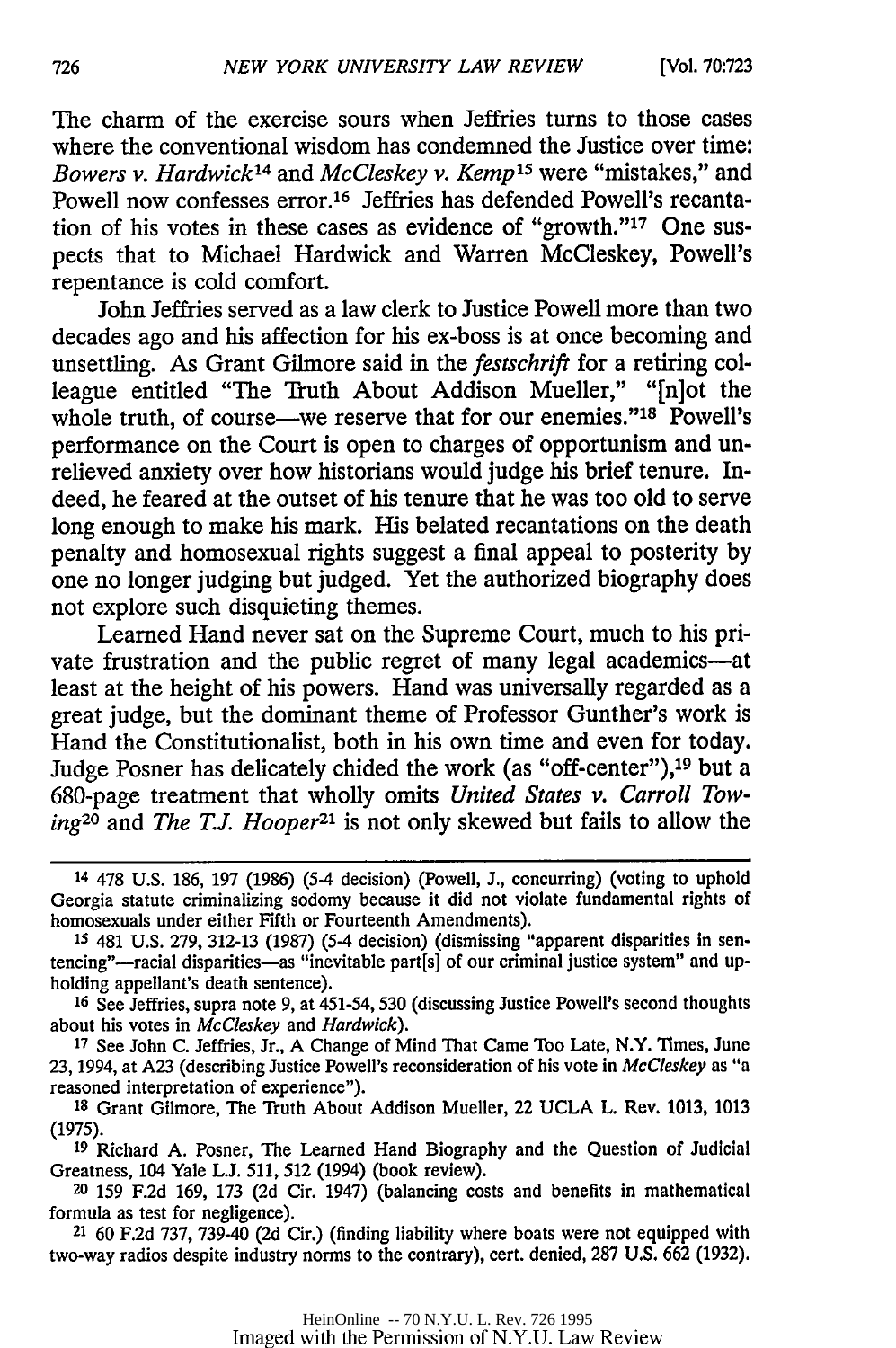judge to show why his reputation is deserved---or time-bound, or overrated. On the other hand, the rehabilitation of Hand's Holmes Lectures<sup>22</sup> comes off as a sympathetic exercise in special pleading.

All three works are numbingly detailed, the conspicuous products of sustained labor; indeed, Newman and Gunther each spent multiple decades, on and off, at their tasks. Nonetheless, all three share a common symptom: The judge, misunderstood then or now, in fact had a consistent, theoretically rich view of timeless issues that instructs us today. Objectivity, in the purest sense, may be a wiU-o'-the-wisp. But as long as judicial biographers set their agendas and marshal their resources to serve pressing contemporary issues, judicial biography will continue to be to biography as "'law-office' history"<sup>23</sup>—the staple of the amicus curiae brief-is to history. Peter Ackroyd, the Dickens biographer, emphasized not too long ago the common-place that "the subject of a biography is the biographer, not the subject,"<sup>24</sup> a point that nicely puts the author in his place, as one more personally absorbed curiosity-seeker and not an unimpeachable authority. The point is no less true of judicial biographers, as Professor Gunther admits in his paper. He dwelt on the First Amendment and judicial review because the topics interested him, not because they were necessarily at the core of Judge Hand's career. Not everyone is Gerald Gunther, however, and idiosyncrasy is hardly a protocol for a serious discipline.

If Ackroyd is right, the nagging question is whether biography, judicial or even literary, constitutes a serious discipline. I don't think it makes much sense to talk about serious judicial biography until Mason's *Stone* in 1956,<sup>25</sup> because, despite well-documented limitations,26 the work was the first to utilize the subject's actual working papers to tell his story. And, unlike literary biography, judicial biography is inevitably institutional history as well as life history-the creation of literary artifacts within an institution and with institutional significance. Mason's book was sensitive to this dual focus, but, unfortunately in my view, it propelled two developments that were quickly

**<sup>25</sup>**Supra note 3.

**<sup>26</sup>**See Kurland, supra note 3, at 1325 (noting Mason's bias towards Justice Stone).

<sup>22</sup>See Learned Hand, The Bill of Rights **(1958)** (publishing Hand's Holmes Lectures on constitutional law, given at Harvard Law School in Feb. 1957), discussed in Gunther, Learned Hand, supra note 5, at 652-64 (discussing impact of Hand's Holmes Lectures); Posner, supra note 19, at 515 (labeling Hand's lecture series at Harvard "a bust").

**<sup>23</sup>**See Alfred H. Kelly, Clio and the Court: An Illicit Love Affair, 1965 Sup. Ct. Rev. 119, 122 n.13.

<sup>24</sup>See Robert Winder, For Literature, Read Real Life, Independent, Mar. **30,** 1991, at 25, 25 (analogizing biography to fiction, Ackroyd argued biographer is central to biography, as author is to novel).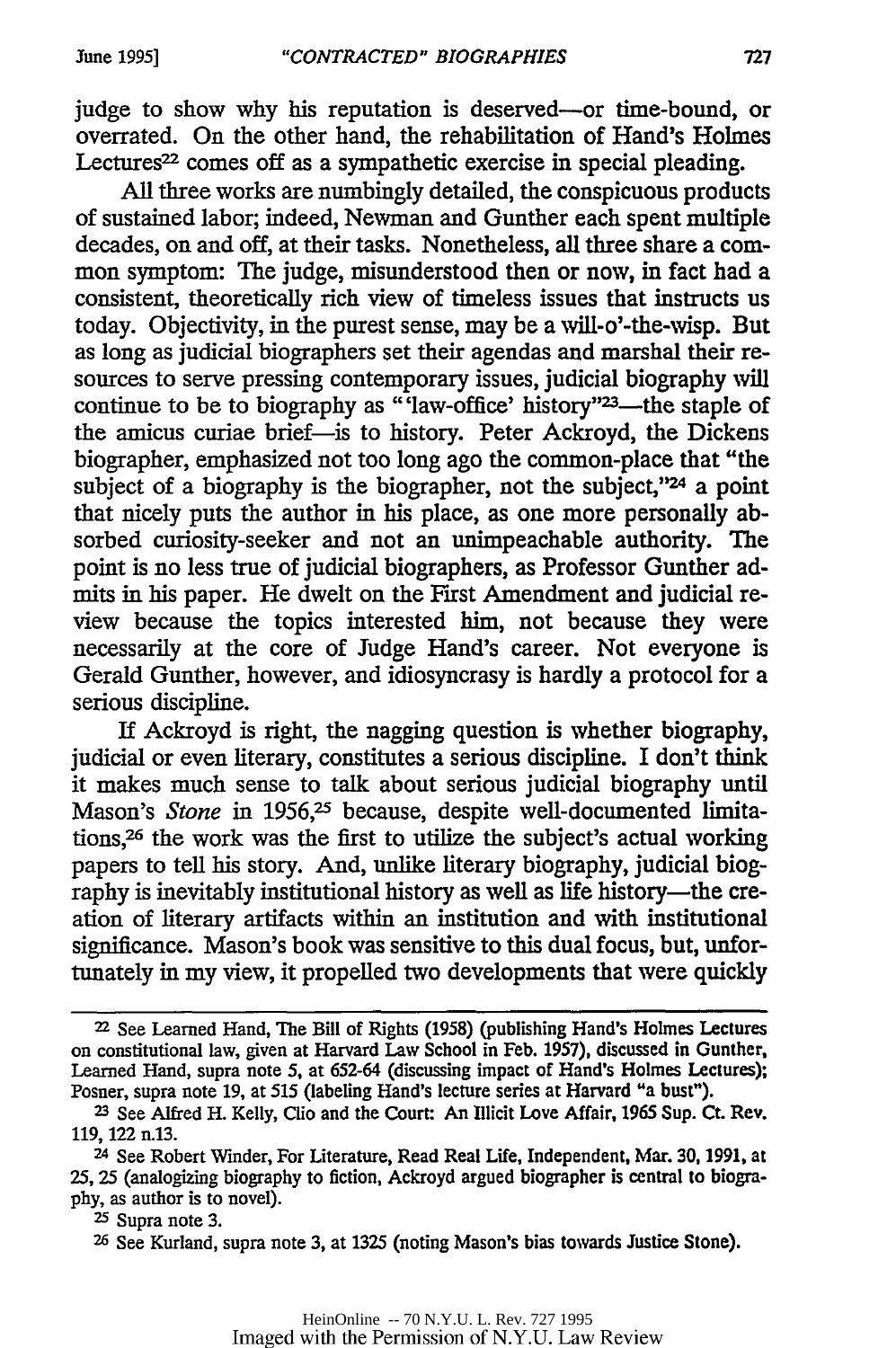exaggerated and which, two-score years later, still sometimes distort studies of judicial behavior.

First, the use of working papers, which at the time caused a rage<sup>27</sup> that died out rather quickly, $28$  instantly became the sine qua non of judicial biography and studies in judicial behavior. This produced two consequences, one problematic and the other comical. The first effect was to render serious studies incomplete without internal working documents, which made the works look deceptively comprehensive as long as some internal memoranda and notes or letters associated with the deliberative process were reproduced. Some scholars failed to realize either that tell-tale documents might be missing, that smoking revolvers might have been planted, or that the most important fact was not, or could not be, reduced to writing. Those risks inhere in all historical work, of course, but lawyers, who now tend to produce most judicial biography, may not always be as attuned to the problems as they should be. At what is almost a comic level, rich archives sometimes produce disproportionate treatments: Frank Murphy was one of the most marginal players on the New Deal Court, but his extremely full working papers have provided the foundation for two of the most sustained biographies on the shelves.29 Murphy's wholesale reliance on his staff for both research and opinions receives nodding attention but not the emphasis it requires. The lesson in both cases is that archives don't write themselves up and that working papers don't tell the entire story.

Second, on the heels of Mason's *Stone,* Walter F. Murphy, also of Princeton, produced *Elements of Judicial Strategy,30* which treated the Court as a small group and documented the strategies employed by members of the Court to secure results, change positions, bargain for language, and so on. In some respects, Professor Murphy has been

**<sup>29</sup>**See Sidney Fine, Frank Murphy: The Washington Years (1984); *J.* Woodford Howard, Jr., Mr. Justice Murphy: A Political Biography (1968).

**<sup>30</sup>**Walter F. Murphy, Elements of Judicial Strategy (1964).

**<sup>27</sup>** See, e.g., Henry J. Friendly, Book Review, 106 U. Pa. L. Rev. 766, 766 (1958) (discussing whether it was appropriate to publish previously unpublished opinions in Alexander M. Bickel, The Unpublished Opinions of Mr. Justice Brandeis (1957)); Edmund Cahn, Eavesdropping on Justice, Nation, Jan. 5, 1957, at 14, 15-16 (discussing problems of publishing private communications).

**<sup>28</sup>**There is no evidence that the Mason book inhibited the Warren Court; in fact, the papers of the period suggest more rather than less interplay among the Justices. Indeed, the reaction within the Court to the book went quite far in the direction opposite to that of Cahn's prediction that exchange of ideas would be inhibited by such works: Every member of the Court sitting when the biography of Stone was published subsequently donated his judicial working papers to a research library, and the most restrictive condition of access guaranteed that researchers could be reading the papers within a decade of the donor's death-the same restriction, in effect, that controlled the Stone Papers.